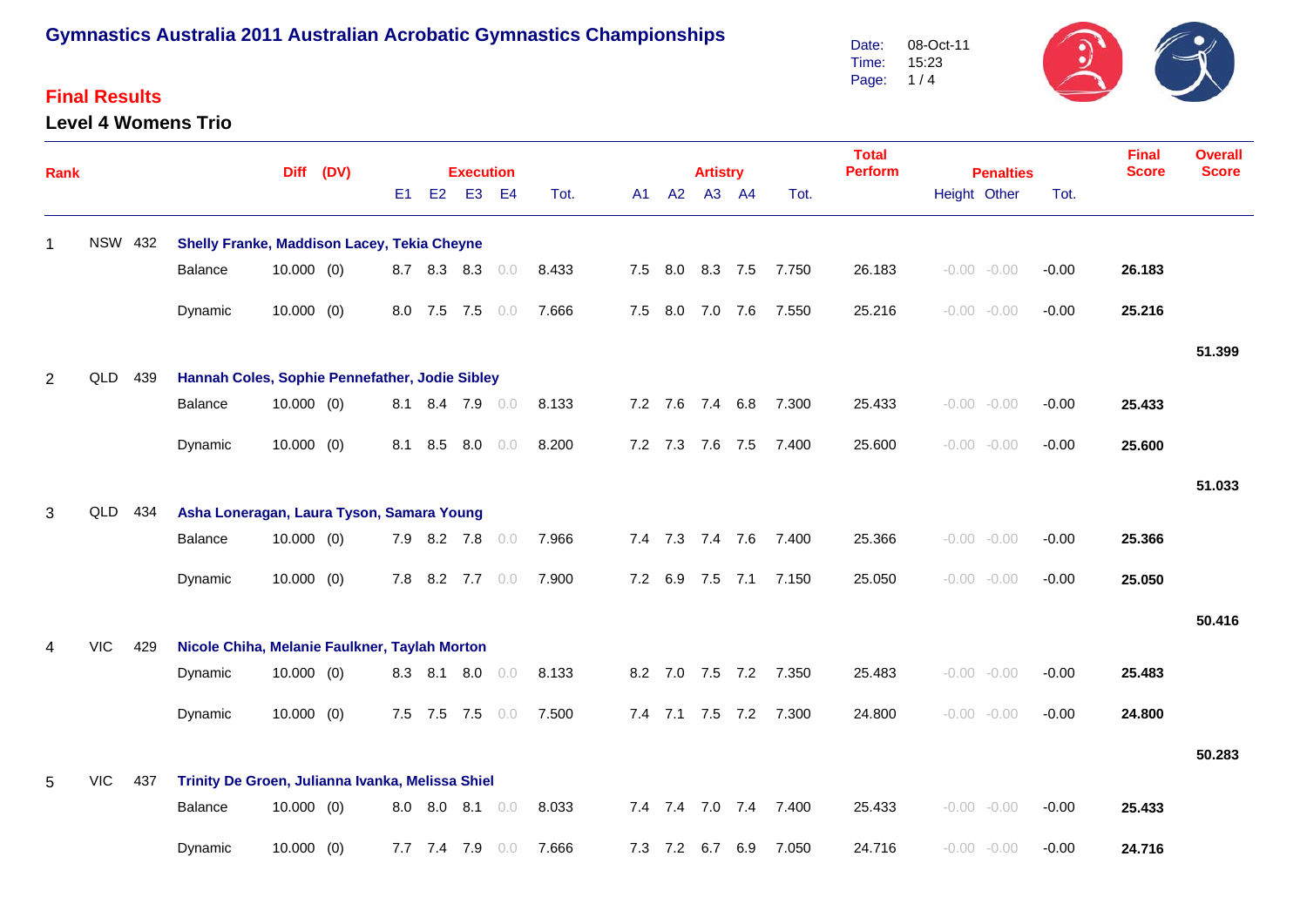## **Final Results**

**Level 4 Womens Trio**



| Rank           |                |     | <b>Diff</b>                                         |              | (DV) |                |             | <b>Execution</b> |                |       |     |                 | <b>Artistry</b> |                 |                       | <b>Total</b><br><b>Perform</b> |              | <b>Penalties</b> | <b>Final</b><br><b>Score</b> | <b>Overall</b><br><b>Score</b> |        |
|----------------|----------------|-----|-----------------------------------------------------|--------------|------|----------------|-------------|------------------|----------------|-------|-----|-----------------|-----------------|-----------------|-----------------------|--------------------------------|--------------|------------------|------------------------------|--------------------------------|--------|
|                |                |     |                                                     |              |      | E <sub>1</sub> | E2          | E <sub>3</sub>   | E <sub>4</sub> | Tot.  | A1  | A2              |                 | A3 A4           | Tot.                  |                                | Height Other |                  | Tot.                         |                                |        |
| 6              | <b>NSW 433</b> |     | Chelsea Beleski, Alexia Giaourtas, Ashlee Beleski   |              |      |                |             |                  |                |       |     |                 |                 |                 |                       |                                |              |                  |                              |                                | 50.149 |
|                |                |     | Balance                                             | $10.000$ (0) |      |                |             | 8.0 7.9 8.0 0.0  |                | 7.966 |     |                 |                 |                 | 7.2 7.3 7.5 7.2 7.250 | 25.216                         |              | $-0.00 - 0.00$   | $-0.00$                      | 25.216                         |        |
|                |                |     | Dynamic                                             | 9.000(0)     |      |                |             | 7.2 7.4 7.2 0.0  |                | 7.266 |     | 7.3 7.5 7.5 7.0 |                 |                 | 7.400                 | 23.666                         |              | $-0.00 - 0.00$   | $-0.00$                      | 23.666                         |        |
| $\overline{7}$ | QLD 442        |     | Sarah Goodman, Juanita Hallett, Samantha Todd       |              |      |                |             |                  |                |       |     |                 |                 |                 |                       |                                |              |                  |                              |                                | 48.882 |
|                |                |     | Balance                                             | $10.000$ (0) |      |                |             | 7.5 7.7 7.4 0.0  |                | 7.533 |     |                 |                 | 6.7 7.7 7.2 6.7 | 6.950                 | 24.483                         |              | $-0.00 - 0.00$   | $-0.00$                      | 24.483                         |        |
|                |                |     | Dynamic                                             | $10.000$ (0) |      | 7.3            |             | $7.1$ $7.4$ 0.0  |                | 7.266 |     | 6.8 7.3 7.4 6.8 |                 |                 | 7.050                 | 24.316                         |              | $-0.00 - 0.00$   | $-0.00$                      | 24.316                         |        |
| 8              | QLD            | 431 | Eleanor Boyle, Mia Hockley, Darcie Speare           |              |      |                |             |                  |                |       |     |                 |                 |                 |                       |                                |              |                  |                              |                                | 48.799 |
|                |                |     | Balance                                             | $10.000$ (0) |      |                | 8.0 7.8 7.9 |                  | 0.0            | 7.900 |     | 7.4 6.5         | 6.8             | 6.6             | 6.700                 | 24.600                         |              | $-0.00 - 0.00$   | $-0.00$                      | 24.600                         |        |
|                |                |     | Dynamic                                             | $10.000$ (0) |      | 7.0            | 6.8         | 6.8              | 0.0            | 6.866 | 7.1 | 6.4             | 6.7 7.0         |                 | 6.850                 | 23.716                         |              | $-0.00 - 0.00$   | $-0.00$                      | 23.716                         |        |
| 9              | WA             | 436 | Emily Leverington, Chantele DiNella, Leah Goldsmith |              |      |                |             |                  |                |       |     |                 |                 |                 |                       |                                |              |                  |                              |                                | 48.316 |
|                |                |     | <b>Balance</b>                                      | $10.000$ (0) |      |                |             | 7.8 7.7 7.8      | 0.0            | 7.766 |     | 7.0 6.7         | 6.8 6.8         |                 | 6.800                 | 24.566                         |              | $-0.00 - 0.00$   | $-0.00$                      | 24.566                         |        |
|                |                |     | Dynamic                                             | $10.000$ (0) |      |                | 7.3 6.9 6.9 |                  | 0.0            | 7.033 |     | 6.7 6.7 6.9 6.4 |                 |                 | 6.700                 | 23.733                         |              | $-0.00 - 0.00$   | $-0.00$                      | 23.733                         |        |

**48.299**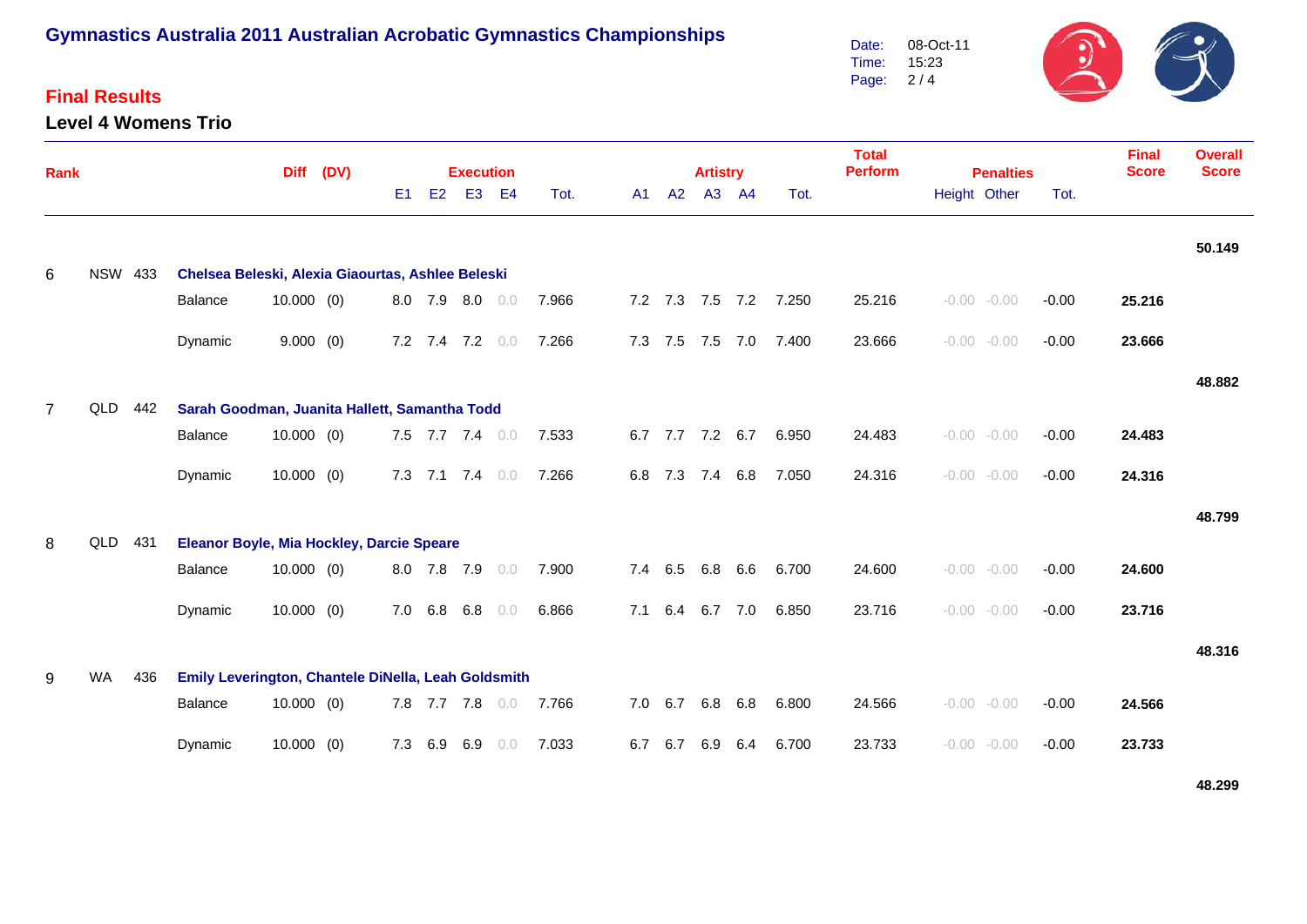### **Final Results**

#### **Level 4 Womens Trio**

 $\mathfrak{D}$ 08-Oct-11 Date: Time: 15:23 Page: 3 / 4

| Rank |            |                |                                                             |              | Diff (DV) |    |             | <b>Execution</b> |                |       |     |         |       | <b>Artistry</b> |                 |       | <b>Total</b><br><b>Perform</b> | <b>Penalties</b> |         | <b>Final</b><br><b>Score</b> | <b>Overall</b><br><b>Score</b> |
|------|------------|----------------|-------------------------------------------------------------|--------------|-----------|----|-------------|------------------|----------------|-------|-----|---------|-------|-----------------|-----------------|-------|--------------------------------|------------------|---------|------------------------------|--------------------------------|
|      |            |                |                                                             |              |           | E1 | E2          | <b>E3</b>        | <b>E4</b>      | Tot.  |     |         | A1 A2 | A3 A4           |                 | Tot.  |                                | Height Other     | Tot.    |                              |                                |
| 10   | WA         | 444            | Courtney Armstrong, Gabrielle Beech, Cassandra Riccelli     |              |           |    |             |                  |                |       |     |         |       |                 |                 |       |                                |                  |         |                              |                                |
|      |            |                | Balance                                                     | $10.000$ (0) |           |    |             | 7.8 7.8 7.5 0.0  |                | 7.700 |     |         |       |                 | 7.3 7.2 7.1 7.0 | 7.150 | 24.850                         | $-0.00 - 0.00$   | $-0.00$ | 24.850                       |                                |
|      |            |                | Dynamic                                                     | $10.000$ (0) |           |    | 6.1 6.6     |                  | $6.6\quad 0.0$ | 6.433 |     |         |       |                 | 7.1 6.8 7.1 6.7 | 6.950 | 23.383                         | $-0.00 - 0.00$   | $-0.00$ | 23.383                       |                                |
|      |            |                |                                                             |              |           |    |             |                  |                |       |     |         |       |                 |                 |       |                                |                  |         |                              | 48.233                         |
| 11   | <b>VIC</b> | 443            | Jessica Box, Olivia McQueen, Lauren Vienet                  |              |           |    |             |                  |                |       |     |         |       |                 |                 |       |                                |                  |         |                              |                                |
|      |            |                | Balance                                                     | $10.000$ (0) |           |    |             | 7.8 7.3 7.4 0.0  |                | 7.500 |     |         |       | 7.2 7.0 7.2 7.0 |                 | 7.100 | 24.600                         | $-0.00 - 0.60$   | $-0.60$ | 24.000                       |                                |
|      |            |                | Dynamic                                                     | $10.000$ (0) |           |    |             | 7.2 6.7 7.2 0.0  |                | 7.033 |     |         |       | 7.0 7.1 7.2 7.1 |                 | 7.100 | 24.133                         | $-0.00 - 0.00$   | $-0.00$ | 24.133                       |                                |
|      |            |                |                                                             |              |           |    |             |                  |                |       |     |         |       |                 |                 |       |                                |                  |         |                              | 48.133                         |
| 12   | <b>WA</b>  | 440            | Georgina Richardson, Kimberley Waghorne, Isabella Woodhouse |              |           |    |             |                  |                |       |     |         |       |                 |                 |       |                                |                  |         |                              |                                |
|      |            |                | Balance                                                     | $10.000$ (0) |           |    |             | 7.6 8.0 7.6 0.0  |                | 7.733 | 6.9 |         |       | 6.6 7.2 7.3     |                 | 7.050 | 24.783                         | $-0.00 - 0.00$   | $-0.00$ | 24.783                       |                                |
|      |            |                | Dynamic                                                     | 9.000(0)     |           |    | $7.2$ $7.1$ |                  | $6.9\quad 0.0$ | 7.066 | 6.9 |         |       | 6.5 7.7 7.1     |                 | 7.000 | 23.066                         | $-0.00 - 0.00$   | $-0.00$ | 23.066                       |                                |
|      |            |                |                                                             |              |           |    |             |                  |                |       |     |         |       |                 |                 |       |                                |                  |         |                              | 47.849                         |
| 13   | <b>VIC</b> | 441            | Sarah Calwell, Alice Cranston, Kristan Ronan                |              |           |    |             |                  |                |       |     |         |       |                 |                 |       |                                |                  |         |                              |                                |
|      |            |                | Balance                                                     | $10.000$ (0) |           |    |             | 7.8 7.5 7.8 0.0  |                | 7.700 |     | 7.2 6.6 |       |                 | 6.8 6.7         | 6.750 | 24.450                         | $-0.00 - 0.00$   | $-0.00$ | 24.450                       |                                |
|      |            |                | Dynamic                                                     | $10.000$ (0) |           |    | 7.0 6.8     | 6.5              | 0.0            | 6.766 | 6.5 |         | 6.0   | 6.9             | 5.7             | 6.250 | 23.016                         | $-0.00 - 0.00$   | $-0.00$ | 23.016                       |                                |
|      |            |                |                                                             |              |           |    |             |                  |                |       |     |         |       |                 |                 |       |                                |                  |         |                              | 47.466                         |
| 14   |            | <b>NSW 438</b> | Annabelle Lee, Celeste Nicol, Madeline Sivyer               |              |           |    |             |                  |                |       |     |         |       |                 |                 |       |                                |                  |         |                              |                                |
|      |            |                | Balance                                                     | $10.000$ (0) |           |    |             | 7.8 7.6 7.3 0.0  |                | 7.566 | 7.0 |         | 6.9   | $7.1$ $7.2$     |                 | 7.050 | 24.616                         | $-0.00 - 0.00$   | $-0.00$ | 24.616                       |                                |
|      |            |                | Dynamic                                                     | 9.000(0)     |           |    | 7.0 7.0     | 6.5              | 0.0            | 6.833 |     |         |       | 7.2 6.7 7.3     | 6.7             | 6.950 | 22.783                         | $-0.00 - 0.00$   | $-0.00$ | 22.783                       |                                |